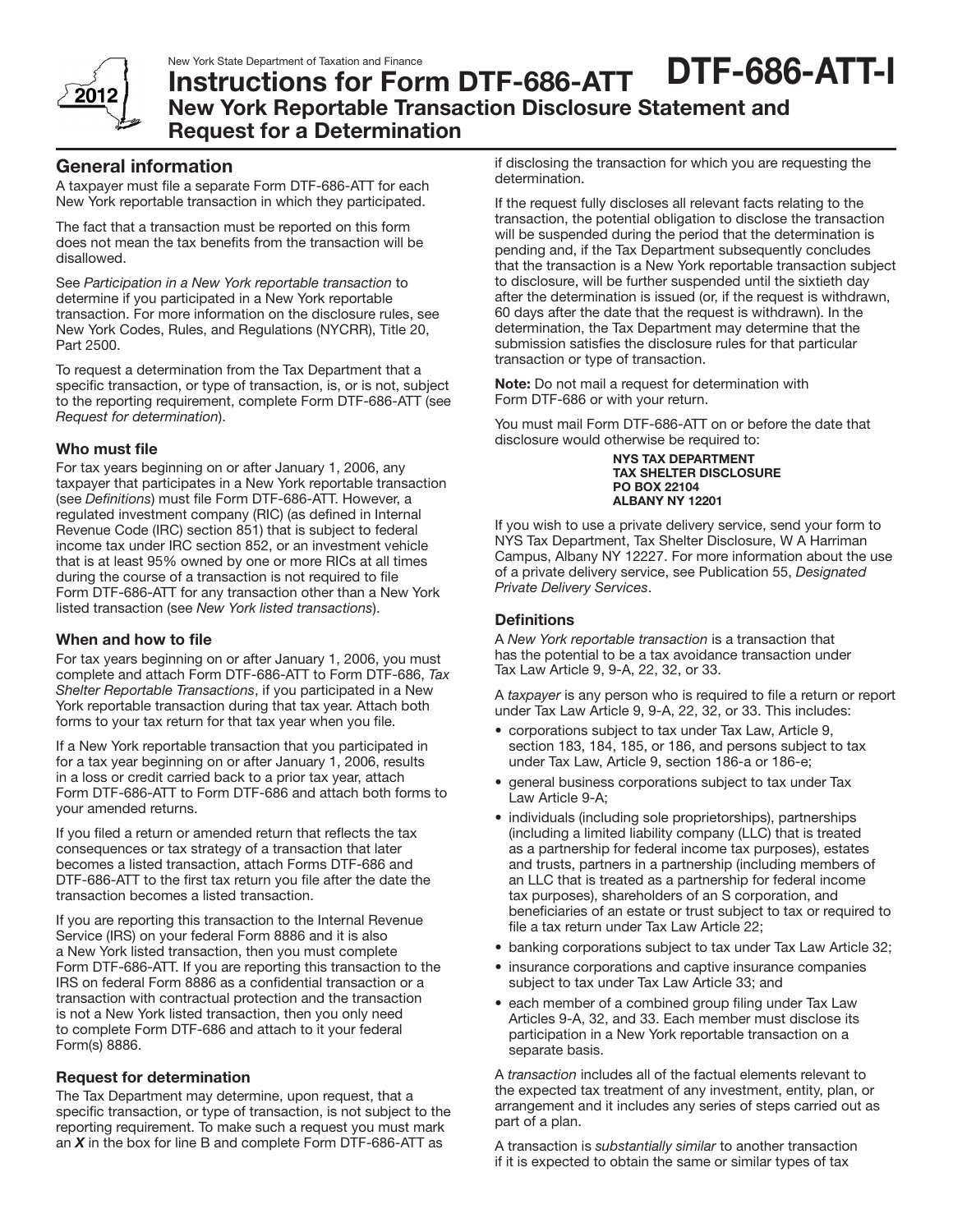consequences and is either factually similar or based on the same or similar tax strategy. Receipt of any written advice regarding the tax consequences of the transaction is not relevant to the determination of whether the transaction is the same as, or substantially similar to, another transaction. Further, the term *substantially similar* must be broadly construed in favor of disclosure.

A *tax benefit* is any deduction, exclusion, and modification included in gross receipts, gross earnings, income (including entire net income (ENI), gross income, New York adjusted gross income, and New York source income), gain, loss, assets, liabilities, total capital, capital stock, tax credits, nonrecognition of gain, status as an entity exempt from New York State taxation, and any other tax consequences that may reduce the New York State tax liability of a taxpayer by affecting the amount, timing, character, or source of any such item, amount, or activity.

For purposes of this form*, tax* refers to franchise and excise taxes and the tax on furnishing of utility services under Tax Law Article 9; business corporation franchise tax under Article 9-A; personal income tax under Article 22; franchise tax on banking corporations under Article 32; and franchise taxes on insurance corporations under Article 33.

The term *tax return* refers to the original returns or reports and amended returns or reports.

*Tax treatment* is the purported or claimed New York State tax treatment of the transaction.

*Tax structure* is any fact that may be relevant to understanding the purported or claimed New York State tax treatment of the transaction.

#### Participation in a New York reportable transaction

A New York reportable transaction is a transaction described in one or more of the following three categories: New York listed transactions; New York confidential transactions; and New York transactions with contractual protection.

New York listed transactions — This category includes transactions that are the same as, or substantially similar to, one of the types of transactions that the Tax Department has determined to be tax avoidance transactions. These transactions must be identified by notice or other form of published guidance as a New York listed transaction.

You have participated in a New York listed transaction if any of the following applies:

- your tax return reflects tax consequences or a tax strategy described by notice or other form of published guidance that lists the transaction;
- • you know or have reason to know that tax benefits reflected on your tax return are derived directly or indirectly from such tax consequences or tax strategy; or
- you are in a class or are a type of person that the notice or other form of published guidance treats as a participant in a New York listed transaction

If a transaction becomes a New York listed transaction after the filing of your tax return reflecting either tax consequences or a tax strategy described in the notice or other form of published guidance listing the transaction (or a tax benefit derived from tax consequences or a tax strategy described in the notice or other form of published guidance listing the transaction) and before the end of the period of the statute of limitations for the tax return (whether or not already filed) reflecting the tax consequences, tax strategy, or tax benefit, then you must disclose the New York listed transaction with the tax return next filed after the date the transaction is listed regardless of whether you participated in the transaction in that tax year.

New York confidential transactions — This category includes transactions that are offered to you under conditions of confidentiality and for which you paid an advisor a fee (as defined below). Related persons who bear a relationship to each other as described in IRC section 267(b) or 707(b) will be treated as the same person.

A transaction is considered to be offered under conditions of confidentiality if the advisor who is paid the fee places a limitation on your disclosure of the tax treatment or tax structure of the transaction and the limitation on disclosure protects the confidentiality of the advisor's tax strategies. The transaction is treated as confidential even if the conditions of confidentiality are not legally binding on you.

A *fee* paid to an advisor includes all fees for a tax strategy, for services for advice (whether or not tax advice), or for the implementation of a transaction. These fees include consideration in whatever form paid (whether in cash or in kind) for services to analyze the transaction (whether or not related to the tax consequences of the transaction), for services to implement the transaction, for services to document the transaction, and for services to prepare tax returns to the extent that the fees exceed the fees customary for return preparation. A taxpayer is also treated as paying fees to an advisor if the taxpayer knows, or should know, that the amount it pays will be paid indirectly to the advisor, such as through a referral fee or fee-sharing arrangement. A fee does not include amounts paid to a person, including an advisor, in that person's capacity as a party to the transaction.

You have participated in a New York confidential transaction if your tax return reflects a tax benefit from the transaction and the disclosure of the tax treatment or tax structure is limited as described above. If disclosure by a pass-through entity (partnership, S corporation, or trust) is limited, but disclosure by the partner, shareholder, or beneficiary is not limited, then the pass-through entity (not the partner, shareholder, or beneficiary) has participated in the New York confidential transaction.

New York transactions with contractual protection — This category includes transactions for which you have, or a related party (as described in IRC section 267(b) or 707(b)) has, the right to a full refund or partial refund of fees if all or part of the intended tax consequences from the transaction are not sustained. It also includes a transaction for which fees are contingent on your realization of tax benefits from the transaction.

The foregoing only applies with respect to fees paid by, or on behalf of, you or a related party to any person who makes or provides an oral or written statement to you or the related party (or for whose benefit a statement is made or provided to you or the related party) as to the potential tax consequences that may result from the transaction. All the facts and circumstances relating to the transaction will be considered when determining whether a fee is refundable or contingent, including the right to reimbursements of amounts that the parties to the transaction have not designated as fees or any agreement to provide services without reasonable compensation. If a person makes or provides a statement to you as to the potential tax consequences that may result from a transaction only after you have entered into the transaction and reported the consequences of the transaction on a filed tax return, and the person has not previously received fees from you relating to the transaction, then any refundable or contingent fees are not taken into account in determining whether the transaction has contractual protection.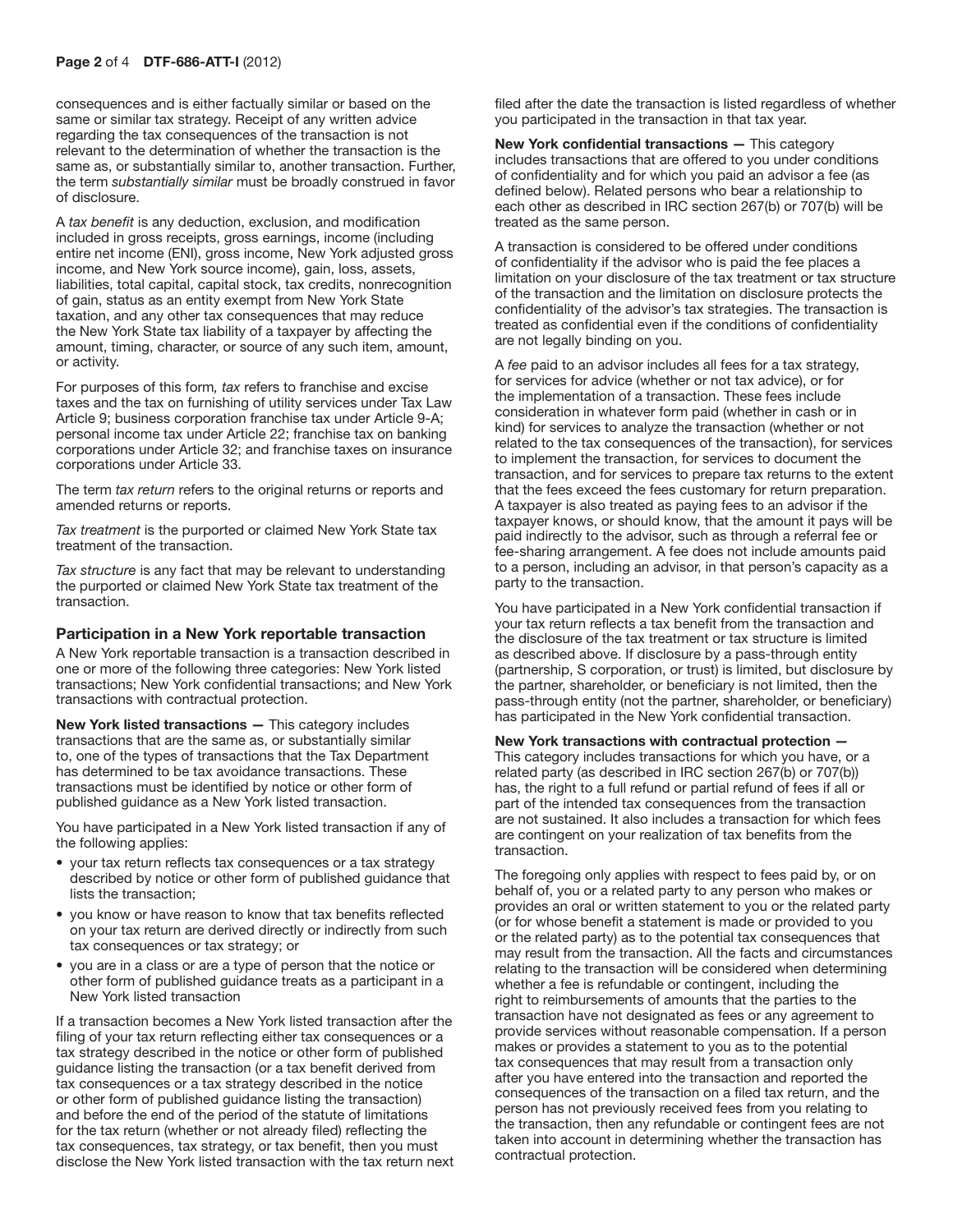A transaction is not considered to have contractual protection solely because a party to the transaction has the right to terminate the transaction upon the happening of an event affecting the taxation of one or more parties to the transaction.

You have participated in a New York transaction with contractual protection if your tax return reflects a tax benefit from the transaction, and you have the right to the full or partial refund of fees or the fees are contingent as described above. If a pass-through entity (partnership, S corporation, or trust) has the right to a full or partial refund of fees or has a contingent fee arrangement, but the partner, shareholder, or beneficiary individually does not, then the pass-through entity (not the partner, shareholder, or beneficiary) has participated in the New York transaction with contractual protection.

Shareholder of foreign corporation - If you own or control, either directly or indirectly, more than 50% of the voting stock of a corporation not subject to New York State tax, you are deemed to participate in a New York reportable transaction if such corporation would be considered to participate in a New York reportable transaction as described above, if it were a taxpayer filing a tax return that reflects the items from the transaction, and your return reflects a tax benefit from the transaction.

#### Protective disclosure

If you are uncertain whether a transaction must be disclosed, you may disclose the transaction following the instructions in this form and indicate by marking an *X* in the box for line A on Form DTF-686-ATT that the disclosure is being filed on a protective basis.

### Exception

Published guidance - A transaction is not considered a New York reportable transaction, or will be excluded from categorization as a New York confidential transaction or a New York transaction with contractual protection, if the Tax Department makes a determination in published guidance that it is not subject to the reporting requirements.

### Recordkeeping

You must keep a copy of all documents and other records related to a New York reportable transaction in accordance with Tax Law, Article 1, section 25(d). Such documents must be retained for six years from the due date of the return for which disclosure of a New York reportable transaction is required, or the date of filing, if later.

### **Penalties**

There is a monetary penalty under Tax Law, Article 22, section 685(x) and Article 27 section 1085(p) for the failure to include on any return or statement any information required to be disclosed under Tax Law section 25 with respect to a New York reportable transaction. The penalty for failure to include information with respect to a New York reportable transaction, other than a New York listed transaction, is \$10,000 in the case of a taxpayer subject to Tax Law Article 22 and \$20,000 in any other case. The penalty for failure to include information with respect to a New York listed transaction is \$25,000 in the case of a taxpayer subject to Tax Law Article 22 and \$50,000 in any other case. This penalty is in addition to any other penalty that may be imposed.

If you have a New York reportable transaction understatement, an accuracy-related penalty may be imposed under Tax Law sections 685(p-1) and 1085(k-1). See these Tax Law sections for more information.

A penalty is assessed for each failure by any person required to file Form DTF-686-ATT, if the person (a) fails to file the

form by the due date, including extensions, or (b) files a form that fails to include all the information required (or includes incorrect information). Form DTF-686-ATT must be completed in its entirety with all required attachments to be considered complete. Do not enter *Information provided upon request* or *Details available upon request* or any similar statement in the space provided. Inclusion of any such statements subjects you to the penalties previously discussed.

## Extended statutes of limitations

If you are required to disclose a New York listed transaction and fail to do so within the time and manner prescribed under Tax Law section 25 and the related regulations, then under Tax Law, Article 27, section 1083(c)(ii) and Article 22 section 683(c), the period of limitations to assess any tax with respect to the New York listed transaction will be extended beyond the normal assessment period until one year after the earlier of either:

- the date you disclose the transaction by filing Form DTF-686-ATT; or
- the date that a material advisor provides the information required under IRC section 6112 in response to a request by the Tax Department under Tax Law section 25(c).

Tax may be assessed at any time within six years after the return was filed if a deficiency is attributable to an abusive tax avoidance transaction. An *abusive tax avoidance transaction* means a plan or arrangement devised for the principal purpose of avoiding tax. Abusive tax avoidance transactions include, but are not limited to, New York listed transactions.

# Specific instructions

### How to complete Form DTF-686-ATT

You must complete all required entries on Form DTF-686-ATT and attach any required attachments when you file. Do not simply write *See attached.* Returns that are missing required pages or that have pages with missing entries are considered incomplete and cannot be processed, and may subject taxpayers to penalty and interest.

If the information required exceeds the space provided, complete as much information as possible in the available space and attach additional sheets containing the remaining information. The additional sheets must be in the same order as the lines to which they correspond and must include your name and identifying number at the top of each sheet and the line number that corresponds to the information being reported.

Note: Do not report more than one transaction on each form.

**Line 1a**  $-$  Enter the name, if any, by which the transaction is known. If no name exists, provide a short identifying description of this transaction that distinguishes it from other New York reportable transactions in which you have participated (or may participate in the future).

**Line 1b**  $-$  Enter the first year that you participated in this transaction. This may not be the same as the year for which you are disclosing a New York reportable transaction.

**Line 2** – Mark an  $X$  in the box for all categories that apply to the transaction being reported. The three New York reportable transaction categories are described under *Participation in a New York reportable transaction*.

If the transaction is a New York listed transaction, mark an *X* in the *New York listed transaction* box in addition to any other box that may apply.